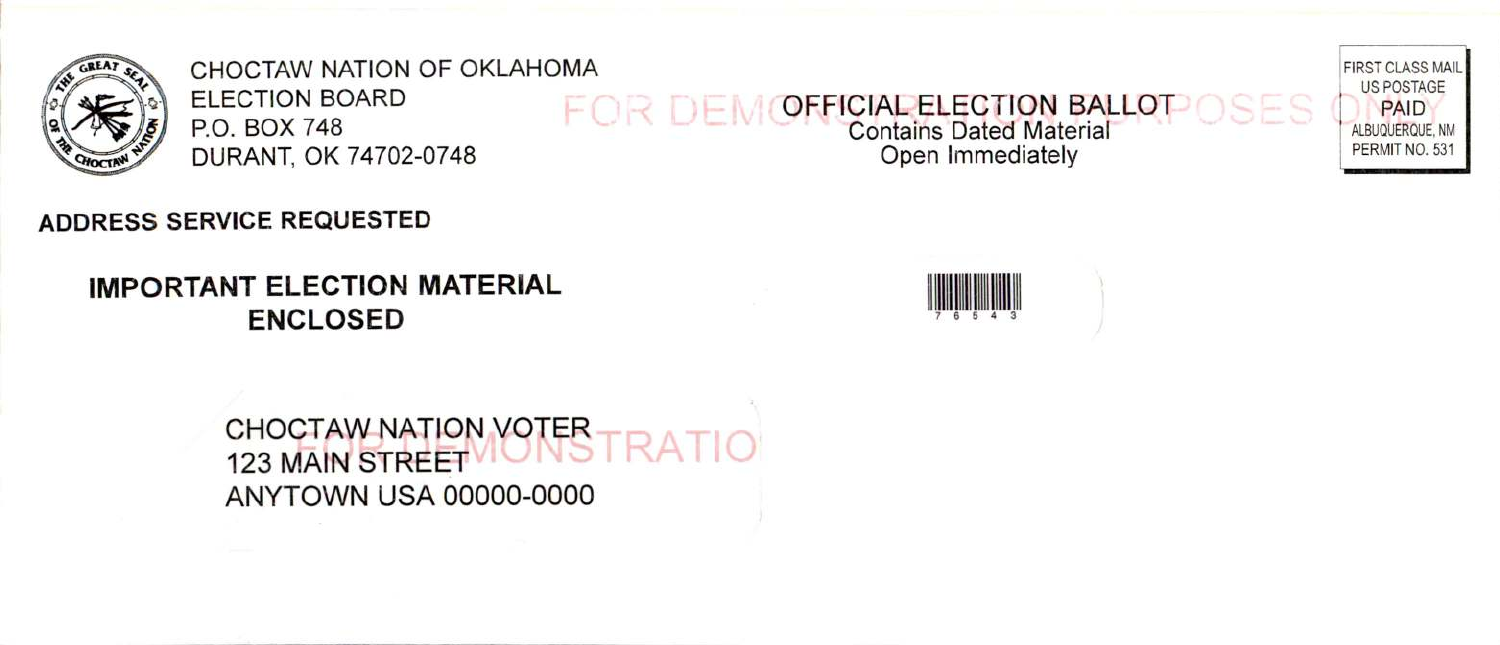# CHOCTAW NATION OF OKLAHOMA

# FOR DEMONSTRATION PURPOSES ONLY

#### INSTRUCTIONS

Enclosed is an Official Ballot for the District 2 Run- Off Election to be held on August 8, 2015. Please read all instructions before executing your ballot.

#### Please Read Carefully

- Mark your ballot by completing the arrow next to your choice.
- 2. Fold ballot and put into "Ballot Envelope" and seal it;
- 3. Sign affidavit on back of "Official Election Ballot Envelope".
- 4. Place "Ballot Envelope" into "Official Election Ballot Envelope," seal it and mail.
- 5. In order to be counted, all the above materials must be transmitted by the United States mail and must be received by the Election Board of the of Choctaw Nation of Oklahoma no later than 4: 30 pm on August 7, 2015.

Any questions in regards to this Election may be directed to the Choctaw Election Board Office at 1-800-522-6170.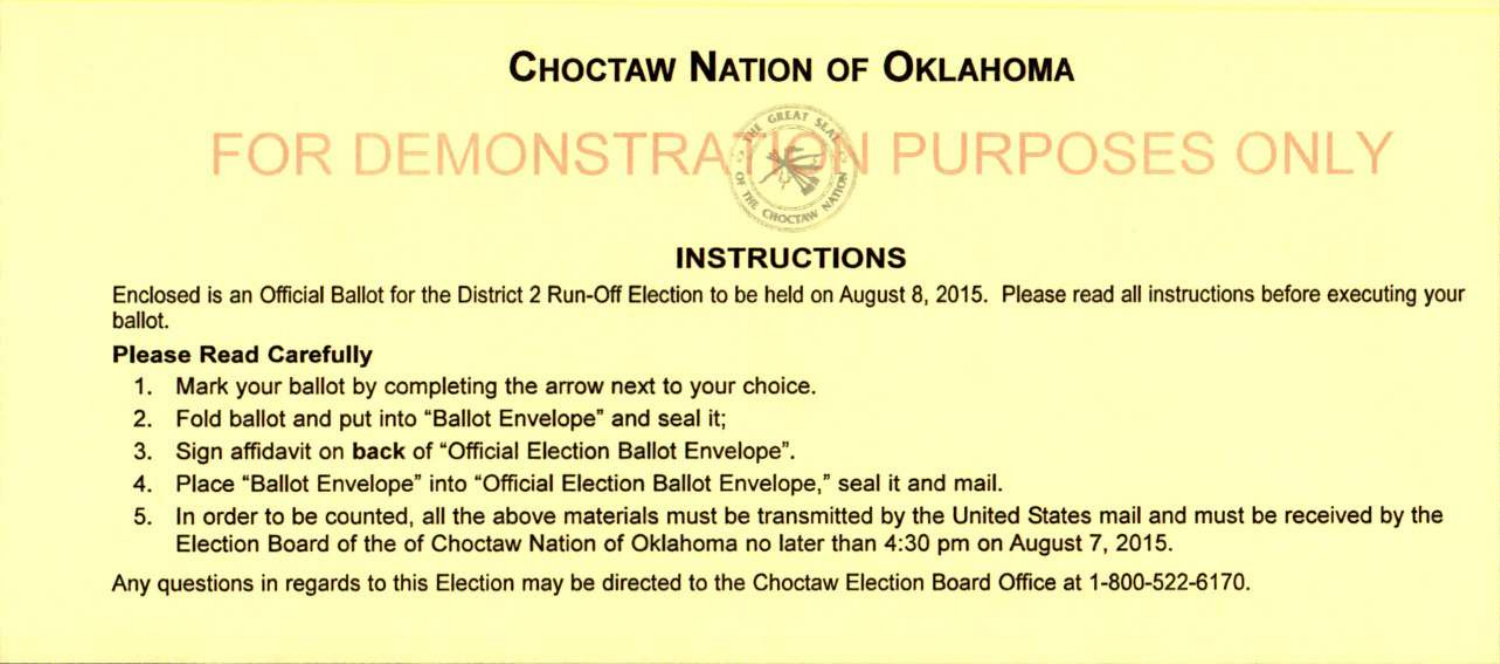### ABSENTEE VOTER:

Mark your ballot according to the instructions. Refold your ballot and place it inside this envelope.



Seal this envelope and place it inside the Official Election Ballot Envelope.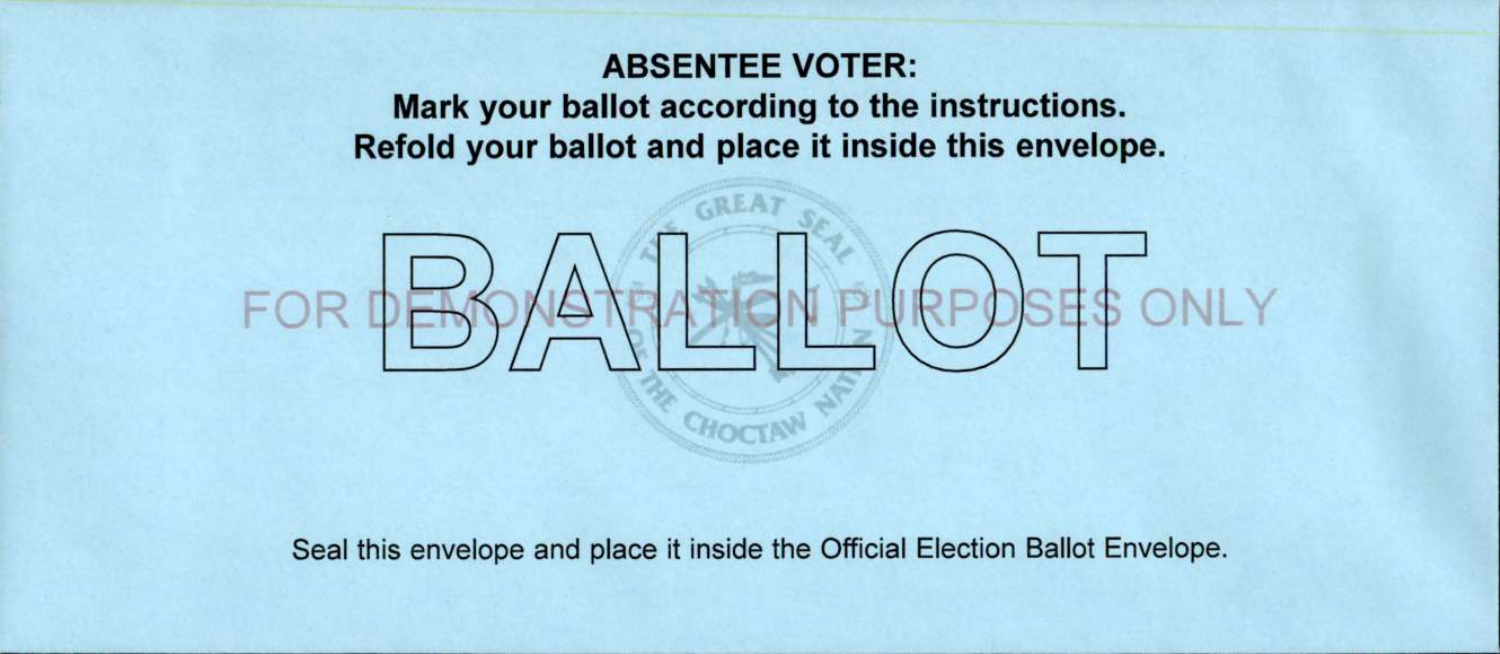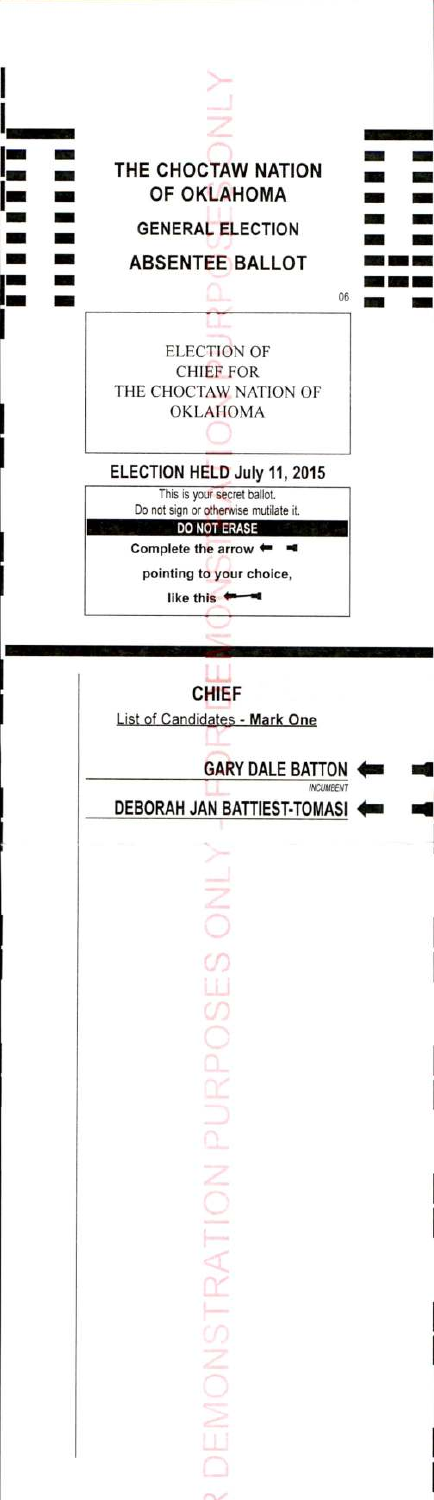| Name                              |                        |     |                                                                                           | <b>NO POSTAGE</b><br><b>NECESSARY</b>       |
|-----------------------------------|------------------------|-----|-------------------------------------------------------------------------------------------|---------------------------------------------|
| Address                           |                        |     |                                                                                           | <b>IF MAILED</b><br>IN THE<br>UNITED STATES |
| City                              | State                  | Zip |                                                                                           |                                             |
|                                   | NEW ADDRESS CHECK HERE |     |                                                                                           |                                             |
| OFFICIAL ELECTION BALLOT ENVELOPE |                        |     | <b>BUSINESS REPLY MAIL</b><br><b>FIRST-CLASS MAIL</b><br>PERMIT NO. 9<br><b>DURANT OK</b> |                                             |
|                                   |                        |     | POSTAGE WILL BE PAID BY ADDRESSEE                                                         |                                             |
|                                   |                        |     |                                                                                           |                                             |



**ELECTION BOARD** CHOCTAW NATION OF OKLAHOMA PO BOX 1487 **DURANT OK 74702-9901** 

FOR PURPOSES OF DEMEMBER PRAIN DIMIONLY

. . .